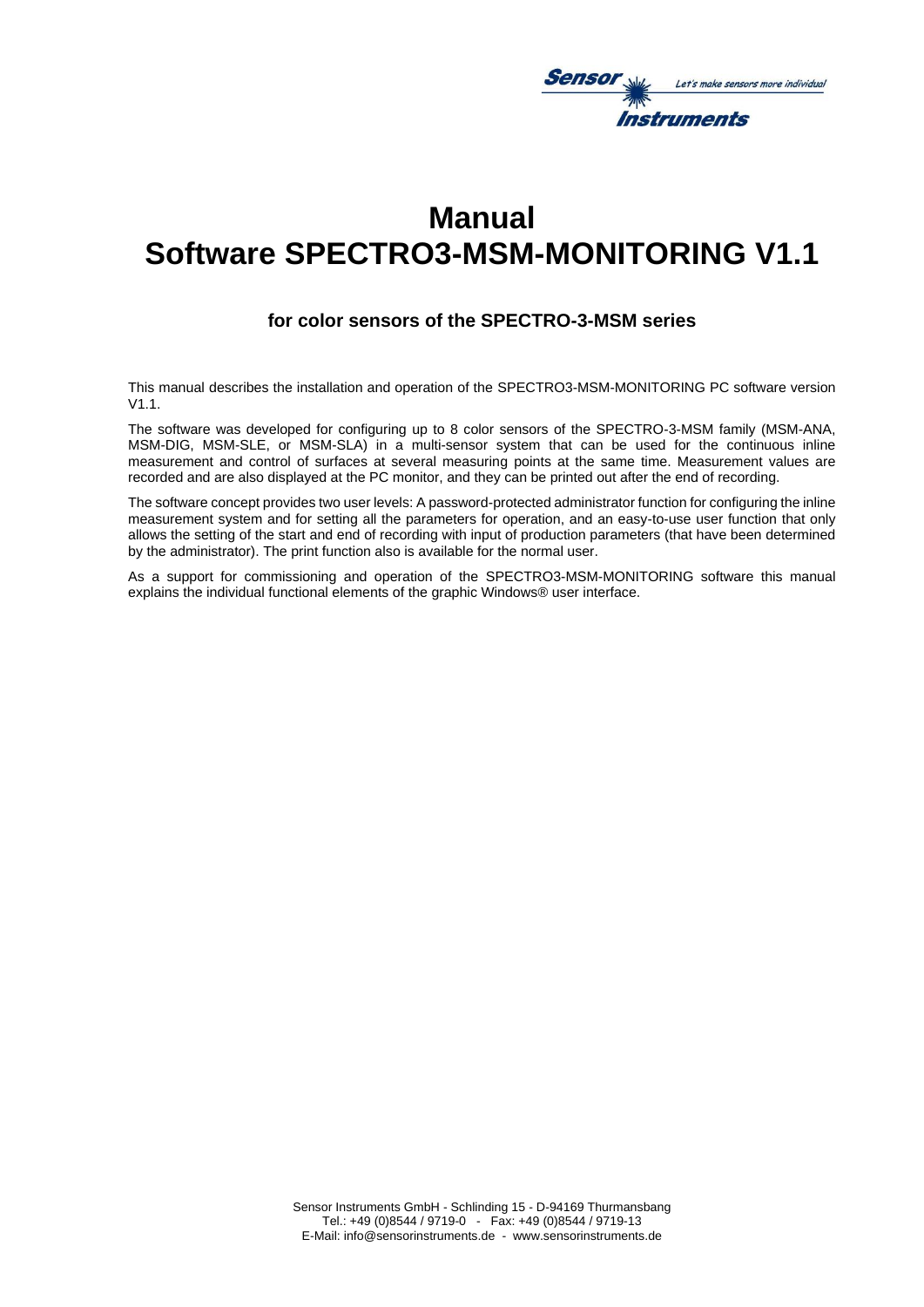

#### $\mathbf 0$ **Contents**

|   |                                                  | Page |
|---|--------------------------------------------------|------|
| 1 |                                                  |      |
| 2 |                                                  |      |
|   | 2.1                                              |      |
|   | 211<br>2.1.2<br>2.1.3<br>2.1.4<br>2.1.5<br>2.1.6 |      |

| <b>Shortcuts:</b>                       |                                     |
|-----------------------------------------|-------------------------------------|
| SEND<br><b>GET</b><br>GO<br><b>STOP</b> | F9<br>F10<br>F11<br>F <sub>12</sub> |
|                                         |                                     |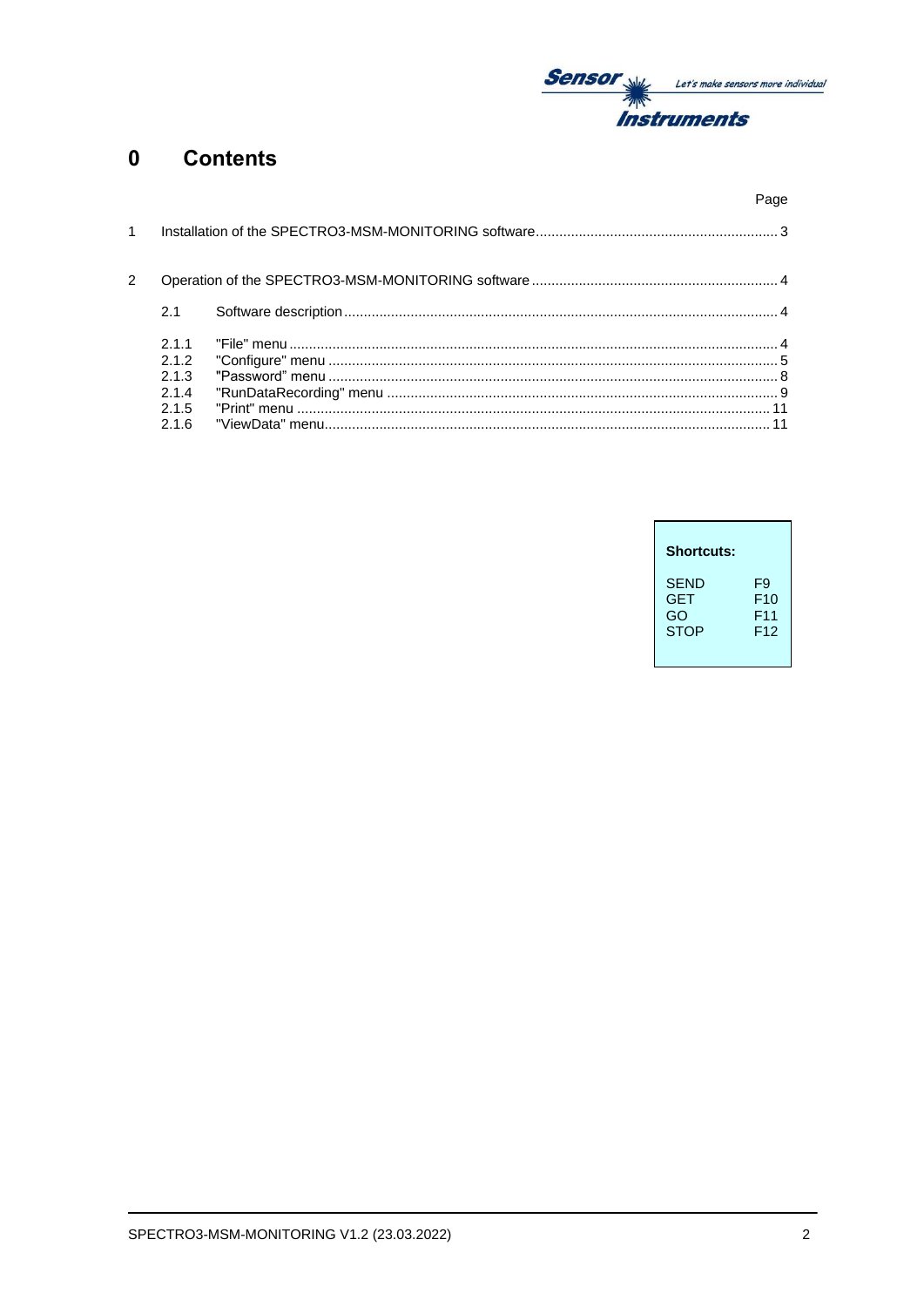

# **1 Installation of the SPECTRO3-MSM-MONITORING software**

The following requirements must be fulfilled for successful installation of the software:

- Microsoft® Windows® 7, 8, 10
- IBM PC AT or compatible
- VGA graphics

 $\overline{1}$ 

- Microsoft-compatible mouse
- Serial RS232 interface at the PC or USB slot or RJ45 connector
- Cable *cab-las4/PC* for the RS232 interface or *cab-4/USB* USB converter or *cab-4/ETH* Ethernet converter

Please install the software as described below:

| $\mathbf{1}$ . | You can download the software via a provided download link or, if applicable, install it via the<br>provided software DVD. To install the software, start the 'SETUP' program in the 'SOFTWARE'<br>folder.                                                                                          |
|----------------|-----------------------------------------------------------------------------------------------------------------------------------------------------------------------------------------------------------------------------------------------------------------------------------------------------|
| 2.             | The installation program displays a dialog and suggests to install the software in the<br>C:\"FILENAME" directory on the hard disk.                                                                                                                                                                 |
|                | You may accept this suggestion with OK or [ENTER], or you may change the path as<br>desired. Installation is then performed automatically.                                                                                                                                                          |
| 3.             | During the installation process a new program group for the software is created in the<br>Windows Program Manager. In the program group an icon for starting the software is<br>created automatically. When installation is successfully completed the installation<br>program displays "Setup OK". |
| 4.             | After successful installation the software can be started with a left mouse button<br>double-click on the icon.                                                                                                                                                                                     |

Windows<sup>™</sup> is a registered trademark of Microsoft Corp. VGA<sup>™</sup> is a trademark of International Business Machines Corp.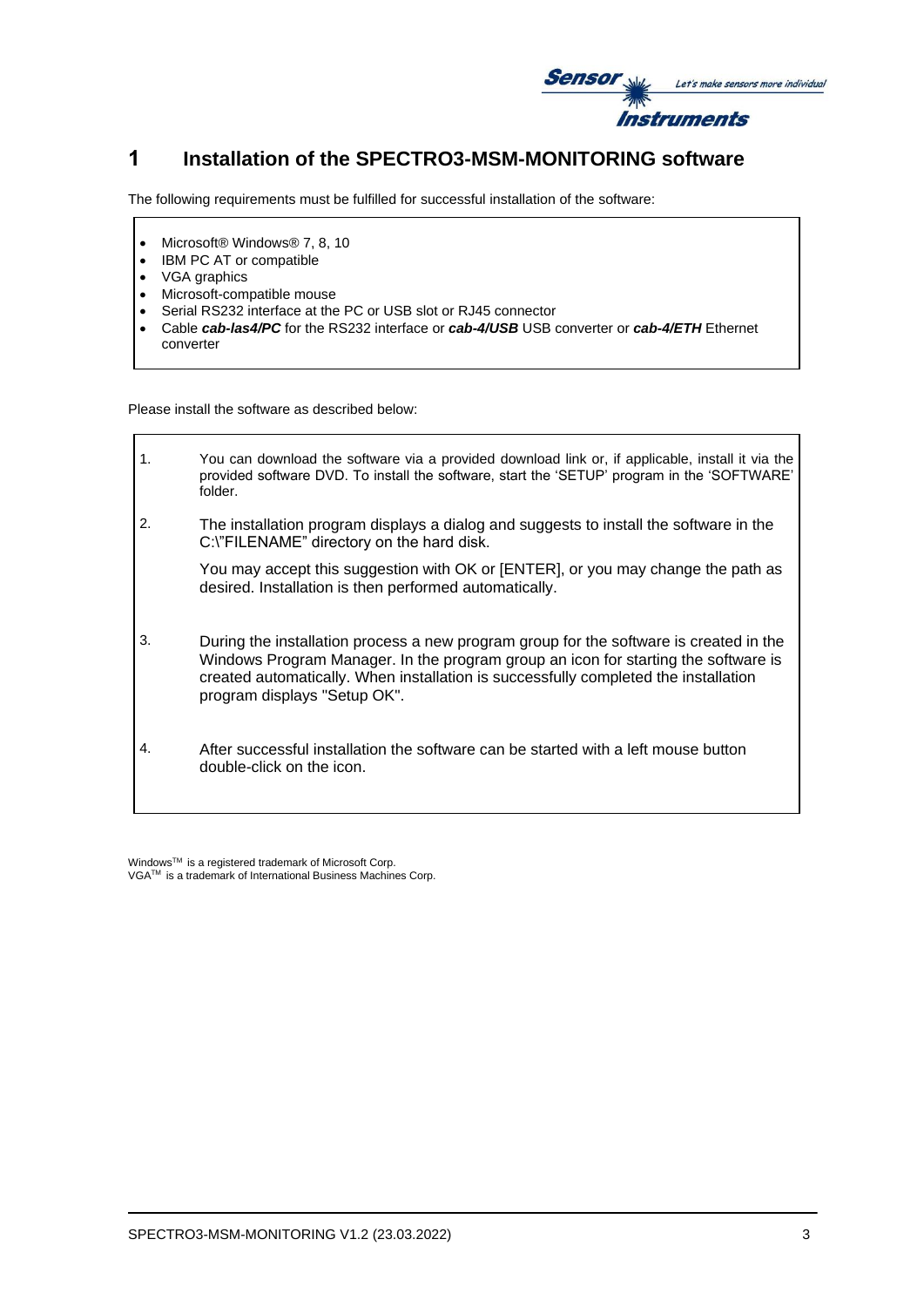

# **2 Operation of the SPECTRO3-MSM-MONITORING software**

### **2.1 Software description**

**Please read this chapter before you start the process of initialising the software.**

When the **SPECTRO3-MSM-MONITORING** software is started, the following window appears on the Windows user interface. Depending on the settings in the **"Startup Configuration File"**, various elements are displayed.

**TIP!** To avoid problems with the handling of the file path, it is advisable to run the software as administrator. You can either set this in the **Properties** under **Compatibility** or you start the software with a right click and choose **"Run as administrator"**.

| SPECTRO3 MSM Monitoring V1.1<br>$\mathbf x$<br>o<br>$\sim$                |                                         |                                   |                                             |  |  |  |
|---------------------------------------------------------------------------|-----------------------------------------|-----------------------------------|---------------------------------------------|--|--|--|
| File Configure Password RunDataRecording Print ViewData Language Version! |                                         |                                   |                                             |  |  |  |
| $\sqrt{2}$<br>Sensor 1                                                    | <b>CNT</b><br>$\circ$                   | உ<br>Sensor 2                     | <b>CNT</b><br>$\mathbf{0}$                  |  |  |  |
| 5.00 <sub>1</sub><br>↟<br>$2.50 -$                                        | 0.00<br><b>SV</b>                       | 5.00<br>个<br>$2.50 -$             | 0.0000<br><b>SV</b>                         |  |  |  |
| $L^*$ 0.00-                                                               | 0.00<br><b>TOL</b><br>0.00<br>AV        | $Y = 0.00 -$                      | 0.0000<br><b>TOL</b><br>AV<br>0.0000        |  |  |  |
| $-2.50-$<br>$-5.00$                                                       | 0.00<br>d                               | $-2.50-$<br>$-5.00 -$             | $\overline{d}$<br>0.0000                    |  |  |  |
| 5.00<br>⇑                                                                 | <b>SV</b><br>0.00                       | $5.00 -$<br>↟                     | 0.0000<br><b>SV</b>                         |  |  |  |
| $2.50 -$<br>$u^*$ 0.00-                                                   | <b>TOL</b><br>0.00                      | $2.50 -$<br>$x = 0.00 -$          | <b>TOL</b><br>0.0000                        |  |  |  |
| $-2.50-$<br>J                                                             | 0.00<br>AV                              | $-2.50-$                          | 0.0000<br><b>AV</b>                         |  |  |  |
| $-5.00$<br>$5.00 -$                                                       | 0.00<br>d                               | $-5.00 -$<br>$5.00 -$             | 0.0000<br>d                                 |  |  |  |
| ♠<br>$2.50 -$                                                             | <b>SV</b><br>0.00<br><b>TOL</b><br>0.00 | 个<br>$2.50 -$                     | <b>SV</b><br>0.0000<br>0.0000<br><b>TOL</b> |  |  |  |
| $0.00 -$<br>v*                                                            | AV<br>0.00                              | $y = 0.00 -$                      | <b>AV</b><br>0.0000                         |  |  |  |
| $-2.50 -$<br>$-5.00$                                                      | ď<br>0.00                               | $-2.50-$<br>$-5.00 -$             | 0.0000<br>d                                 |  |  |  |
| <b>COM PORT</b><br>$\mathbf{1}$                                           |                                         | <b>COM PORT</b><br>$\overline{3}$ |                                             |  |  |  |
| $\overline{c}$<br>$\mathcal{P}$<br>Sensor 3                               | <b>CNT</b><br>$\circ$                   | இ<br>Sensor 4                     | <b>CNT</b><br>$\bullet$                     |  |  |  |
| $5.00 -$<br>↟<br>$2.50 -$                                                 | 0.00<br><b>SV</b>                       | 5.00<br>$2.50 -$                  | <b>SV</b><br>0.00                           |  |  |  |
| $L^*$ 0.00-                                                               | <b>TOL</b><br>0.00<br>0.00<br>AV        | $L^*$ 0.00-                       | <b>TOL</b><br>0.00<br>0.00<br>AV            |  |  |  |
| $-2.50-$<br>$-5.00$                                                       | 0.00<br>d                               | $-2.50-$<br>$-5.00 -$             | 0.00<br>$\mathbf d$                         |  |  |  |
| 5.00                                                                      | <b>SV</b><br>0.0000                     | $5.00 -$                          | <b>SV</b><br>0.00                           |  |  |  |
| $2.50 -$                                                                  | <b>TOL</b><br>0.0000                    | $2.50 -$                          | <b>TOL</b><br>0.00                          |  |  |  |
| $0.00 -$<br>u"<br>$-2.50-$<br>д                                           | AV<br>0.0000                            | $a^*$ 0.00-<br>$-2.50-$           | AV<br>0.00                                  |  |  |  |
| $-5.00$                                                                   | 0.0000<br>d                             | $-5.00$                           | 0.00<br>d                                   |  |  |  |
| 5.00<br>⇑<br>$2.50 -$                                                     | <b>SV</b><br>0.0000                     | 5.00<br>$2.50 -$                  | <b>SV</b><br>0.00                           |  |  |  |
| $0.00 -$<br>V                                                             | <b>TOL</b><br>0.0000<br>AV<br>0.0000    | $b* 0.00 -$                       | <b>TOL</b><br>0.00<br><b>AV</b><br>0.00     |  |  |  |
| $-2.50-$<br>$-5.00$                                                       |                                         | $-2.50-$                          |                                             |  |  |  |
|                                                                           | 0.0000<br>d                             | $-5.00 -$                         | $\mathbf d$<br>0.00                         |  |  |  |

### **2.1.1 "File" menu**

File Configure Tools Password RunDal

Load Configuration File Save Configuration File Save As Startup Configuration File In the **"File"** menu, configuration files that are set under **"Configure"** can be saved to a file or loaded from a file.

The **"Save As Startup Configuration File"** item defines the currently set parameters as startup parameters, i.e. these parameters will be loaded automatically when the software is started.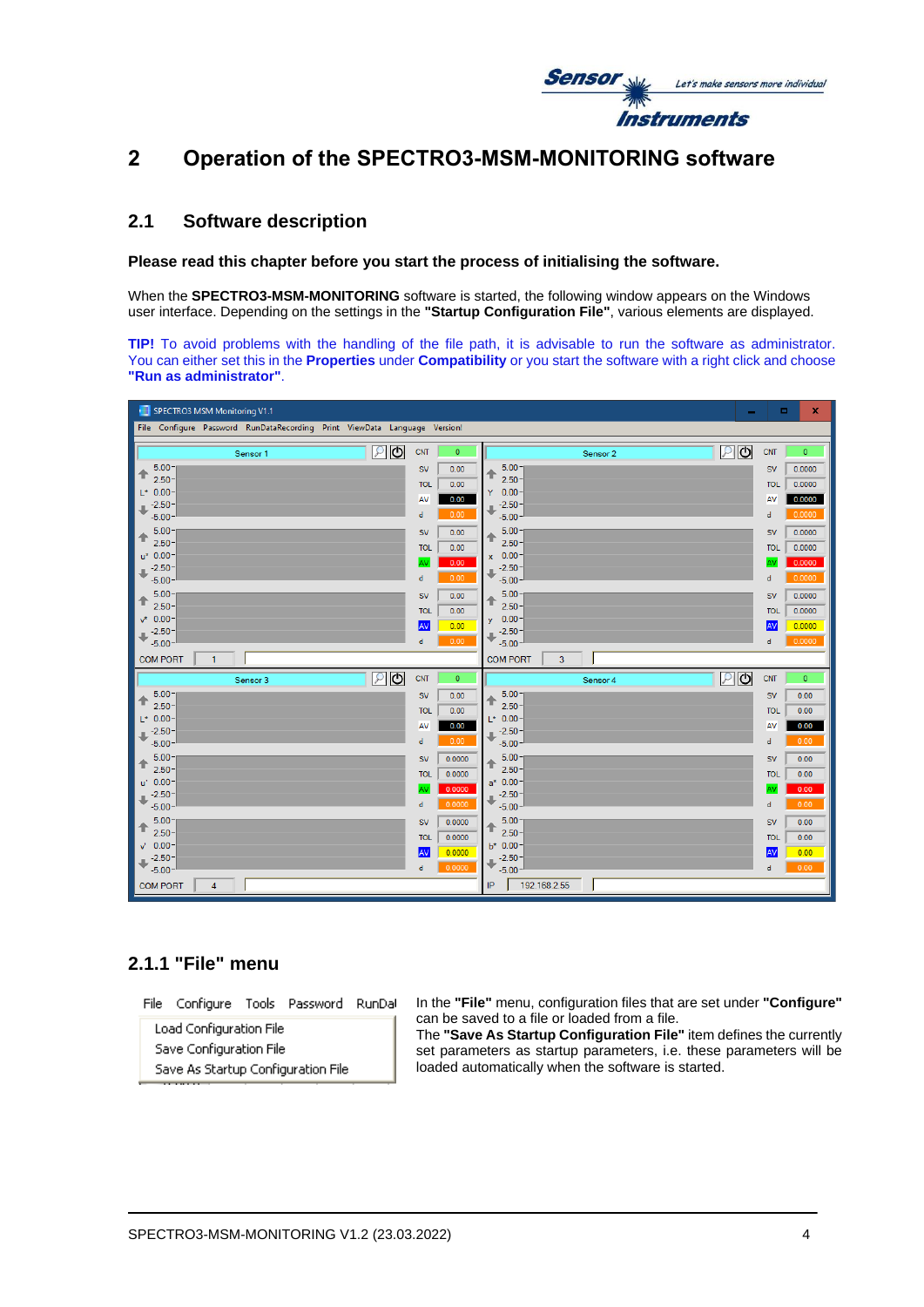

# **2.1.2 "Configure" menu**



The **"Configure"** menu can be used for performing certain parameter presettings.

#### A click on "**Set Sensor Configuration**" opens the following **SENSOR CONFIGURATION PANEL**:

| SENSOR CONFIGURATION PANEL                 |                                     |                                                            |                                          |                                    | $\mathbf{x}$                                                 |
|--------------------------------------------|-------------------------------------|------------------------------------------------------------|------------------------------------------|------------------------------------|--------------------------------------------------------------|
| $\nabla$ ENABLE                            | Sensor 1                            |                                                            | $\nabla$ ENABLE                          | Sensor 2                           |                                                              |
| <b>INSERT SENSOR NAME</b>                  |                                     | Sensor 1                                                   | <b>INSERT SENSOR NAME</b>                |                                    | Sensor 2                                                     |
| <b>SELECT COLOR SPACE</b>                  | $L^*$ u <sup>*</sup> v <sup>*</sup> | SELECT SETVALUE SOURCE                                     | <b>SELECT COLOR SPACE</b>                | $\blacktriangledown$<br><b>xyY</b> | SELECT SETVALUE SOURCE                                       |
| 0.00<br>0.00<br>$\mathbb{R}^*$<br>$u^*$    | 0.00<br>$v^*$                       | ▼<br><b>FROM SENSOR</b>                                    | 0.6335<br>0.2495<br>Y<br>$\mathbf{x}$    | 0.3559<br>y.                       | <b>DEFAULT</b>                                               |
| 0.00<br>0.00<br><b>TOL</b><br><b>TOL</b>   | 0.00<br><b>TOL</b>                  |                                                            | TOL 0.0300<br>0.0400<br><b>TOL</b>       | 0.0200<br><b>TOL</b>               |                                                              |
| <b>SELECT CONNECTION</b>                   | <b>COM PORT</b>                     | 115200 $\blacktriangledown$<br><b>BAUD</b><br>$\mathbf{1}$ | <b>SELECT CONNECTION</b>                 | <b>COM PORT</b>                    | 115200 $\blacktriangledown$<br>$\overline{3}$<br><b>BAUD</b> |
| $\nabla$ ENABLE                            | Sensor 3                            |                                                            | $\nabla$ ENABLE                          | Sensor 4                           |                                                              |
| <b>INSERT SENSOR NAME</b>                  |                                     | Sensor 3                                                   | <b>INSERT SENSOR NAME</b>                |                                    | Sensor 4                                                     |
| <b>SELECT COLOR SPACE</b>                  | L*u'v'                              | SELECT SETVALUE SOURCE                                     | <b>SELECT COLOR SPACE</b>                | $L^*$ a* $b^*$                     | SELECT SETVALUE SOURCE                                       |
| 0.00<br>0.0000<br>L*<br>$\mathbf{u}^*$     | 0.0000<br>$\sqrt{2}$                | ▼<br><b>ADJUSTABLE</b>                                     | 0.00<br>0.00<br>$L^*$<br>$a^*$           | $b^*$<br>0.00                      | <b>FROM SENSOR</b>                                           |
| 0.0000<br>0.00<br><b>TOL</b><br><b>TOL</b> | 0.0000<br><b>TOL</b>                |                                                            | 0.00<br>0.00<br><b>TOL</b><br><b>TOL</b> | 0.00<br><b>TOL</b>                 |                                                              |
| <b>SELECT CONNECTION</b>                   | <b>COM PORT</b>                     | 115200<br><b>BAUD</b><br>$\overline{4}$                    | <b>SELECT CONNECTION</b>                 | IP I<br>192.168.2.55               | 5000<br><b>PORT</b>                                          |
|                                            |                                     |                                                            |                                          |                                    |                                                              |
| $\nabla$ ENABLE                            | Sensor 5                            |                                                            | $\Gamma$ ENABLE                          | Sensor 6                           |                                                              |
| <b>INSERT SENSOR NAME</b>                  |                                     | Sensor 5                                                   |                                          |                                    |                                                              |
| <b>SELECT COLOR SPACE</b>                  | $L^* C^* h^*$                       | SELECT SETVALUE SOURCE                                     |                                          |                                    |                                                              |
| 0.00<br>0.00<br>L*<br>$C^*$                | 0.00<br>$h^*$                       | <b>ADJUSTABLE</b><br>▼                                     |                                          |                                    |                                                              |
| 0.00<br>0.00<br><b>TOL</b><br><b>TOL</b>   | 0.00<br><b>TOL</b>                  |                                                            |                                          |                                    |                                                              |
| <b>SELECT CONNECTION</b>                   | <b>COM PORT</b>                     | <b>BAUD</b><br>115200<br>5                                 |                                          |                                    |                                                              |
| $\Gamma$ ENABLE                            | Sensor 7                            |                                                            | $\Gamma$ ENABLE                          | Sensor 8                           |                                                              |
|                                            |                                     |                                                            |                                          |                                    |                                                              |
|                                            |                                     |                                                            |                                          |                                    |                                                              |
|                                            |                                     |                                                            |                                          |                                    |                                                              |
|                                            |                                     |                                                            |                                          |                                    |                                                              |

If data should be recorded from a sensor, the sensor must be activated with **"ENABLE"**. In the **"INSERT SENSOR NAME"** field a name can be assigned to the sensor. This name will then be displayed in the main window, saved in the output file, and will also be printed.

The main window displays the respective color space coordinates for every sensor and their tolerances. The **SENSOR CONFIGURATION PANEL** is used to set the source of these values.

If **DEFAULT** is selected under **SELECT SETVALUE SOURCE,** the setvalues **(Setvalue SV)** and tolerances **(TOL)**  are taken from the **SENSOR CONFIGURATION PANEL**.

If **FROM SENSOR** is selected under **SELECT SETVALUE SOURCE**, the values after pressing **START** in **RunDataRecording** are loaded from line 0 of the sensor.

For this purpose, however, **FORM MODE = BLOCK** must be set in the sensor. It also must be ensured that the same **COLOR SPACE** is set both in the sensor and in the monitoring software.

This setting does not work if **COLOR SPACE = L\*C\*h\*** is set.

It also does not work with **MSM-SLA** sensors.

In both these cases no **TEACH TABLE** can be saved in the sensor.

With **SELECT SETVALUE SOURCE=ADJUSTABLE** the setvalues **(SV)** and tolerances **(TOL)** can be changed while recording is running in the main window. For this purpose, right-click on the respective display or double-click on it to directly edit the display.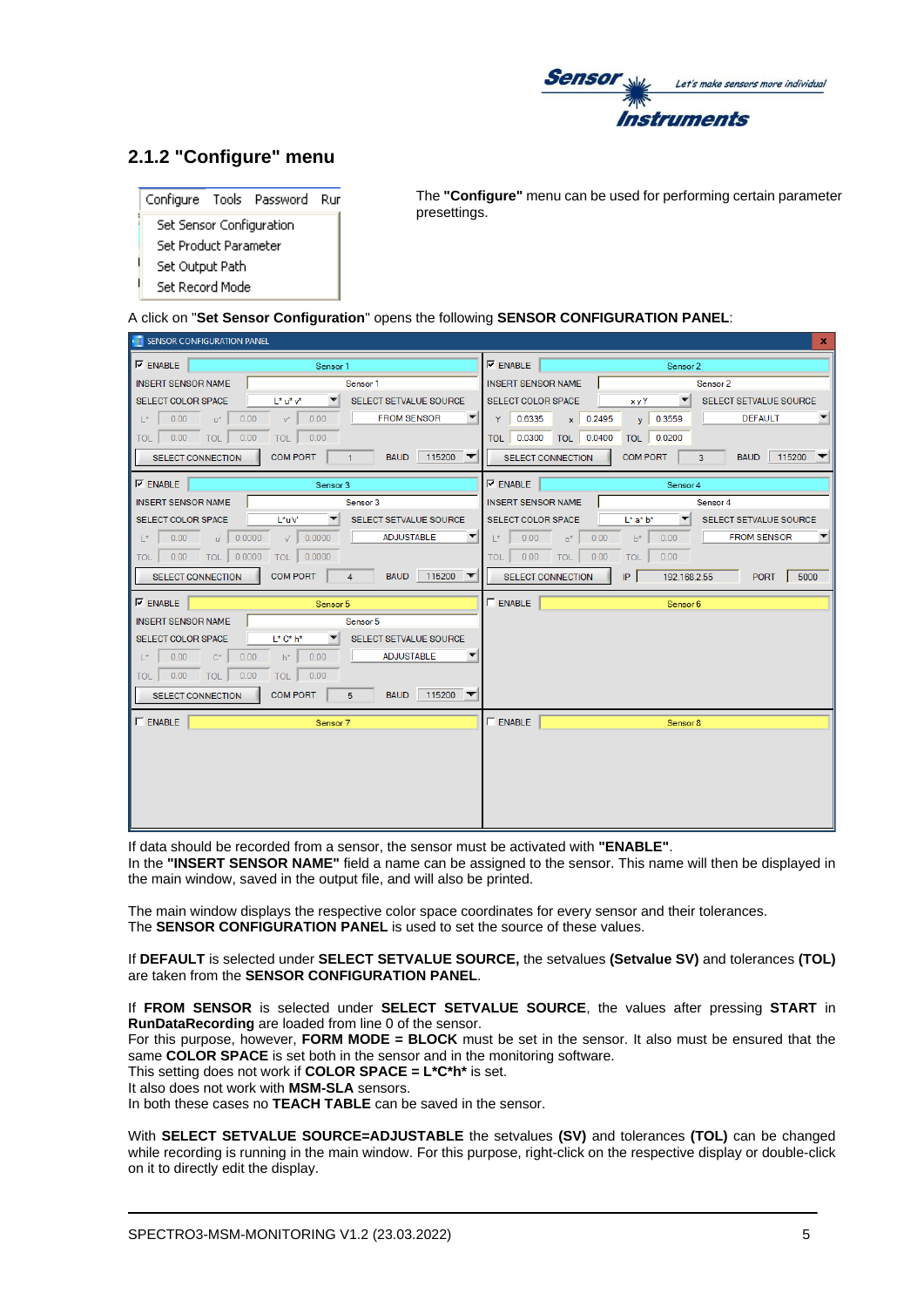

The interface between a sensor and the PC is specified under **"SELECT CONNECTION"**. A click on **"Set Product Parameter"** opens the **PRODUCT PARAMETER CONFIGURATION PANEL**:

| <b>PRODUCT PARAMETER CONFIGURATION PANEL</b>                                                                           |                        |
|------------------------------------------------------------------------------------------------------------------------|------------------------|
| ENABLE AND SELECT PRODUCT PARAMETERS, WHICH ARE FIX AND<br>MUST BE STORED IN THE OUTPUT FILE AND PRINTED AT THE REPORT |                        |
| <b>V</b> : ENABLE PRODUCT PARAMETER 1                                                                                  | Example Machine Number |
| <b>ENABLE PRODUCT PARAMETER 2</b><br>☞                                                                                 | Example Plant          |
| <b>ENABLE PRODUCT PARAMETER 3</b>                                                                                      |                        |
| <b>ENABLE PRODUCT PARAMETER 4</b>                                                                                      |                        |
| <b>ENABLE PRODUCT PARAMETER 5</b>                                                                                      |                        |
| ENABLE AND SELECT PRODUCT PARAMETERS, WHICH MUST BE ENTERED<br>BY THE MACHINE OPERATOR WHEN THE MEASUREMENT STARTS     |                        |
| <b>▽ ENABLE PRODUCT PARAMETER 6</b>                                                                                    | Example Product Number |
| <b>ENABLE PRODUCT PARAMETER 7</b><br>⊽⊹                                                                                | Example Order Number   |
| <b>ENABLE PRODUCT PARAMETER 8</b><br>⊽                                                                                 | Example Operator       |
| <b>ENABLE PRODUCT PARAMETER 9</b><br>☞                                                                                 | Example Appendix       |
| <b>ENABLE PRODUCT PARAMETER 10</b>                                                                                     |                        |
| ATTENTION! Don't use the signs $\left\vert Z_{\pm}\right\rangle$ ( $\left\vert \pm\right\rangle$                       |                        |

| ※ Insert Product Parameter |  |
|----------------------------|--|
| Example Product Number     |  |
|                            |  |
|                            |  |
|                            |  |

There are 5 parameters that can be individually entered. All these data are fixed and are, if they are enabled, saved in the file and printed in the report. Parameters 6 to 10, if they are enabled, must be entered by the operator after pressing **"Start"**.

These data also are saved in the file and printed.

**Attention! The characters / \ : . \* ? " < > | must not be used.**

#### Example:

**"ENABLE PRODUCT PARAMETER 6"** is activated and is assigned the input of **"Example Product Number"**. When **"RunDataRecording"** and **"Start"** is pressed, a

window will appear prompting the operator to enter a Product Number.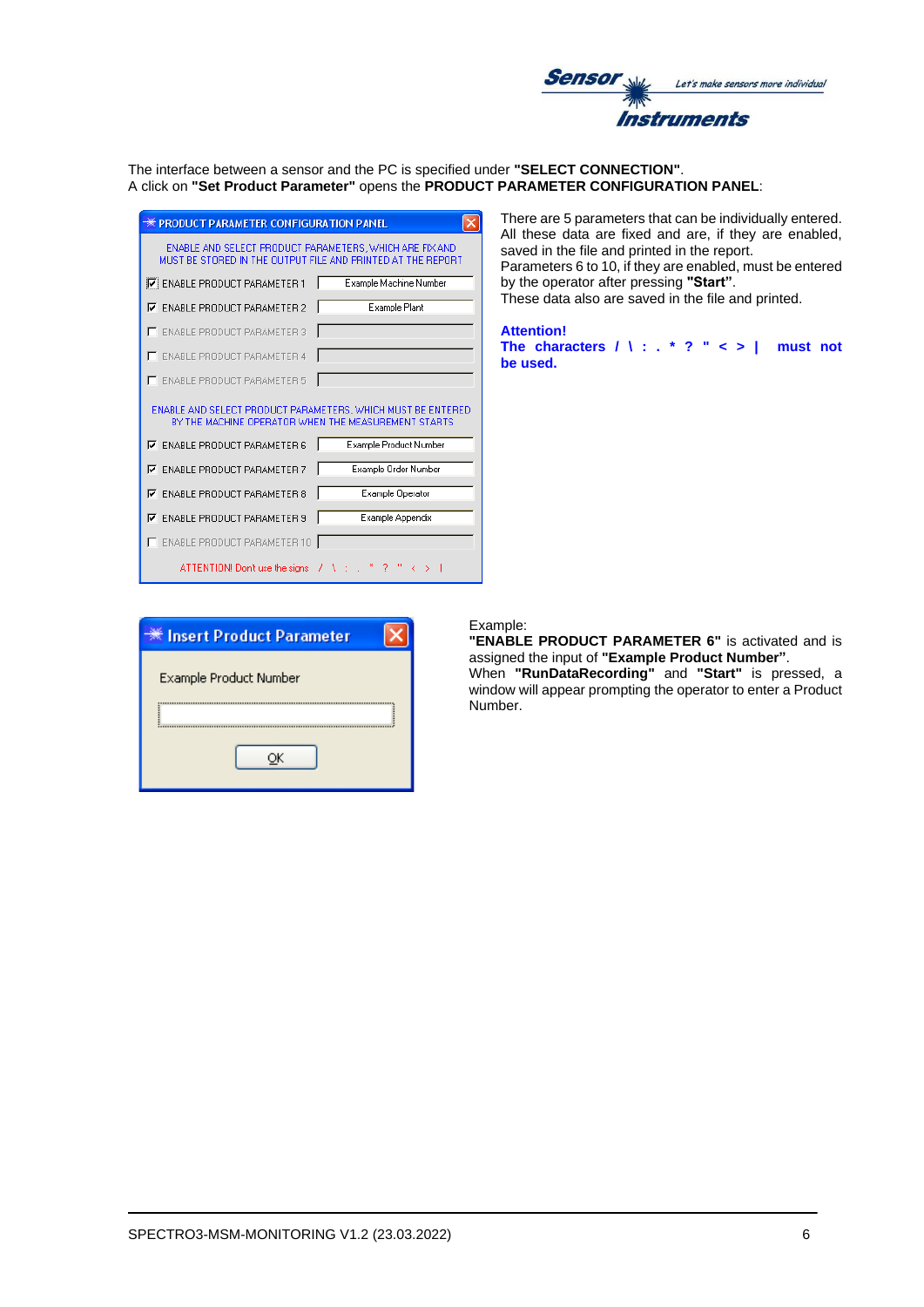

#### A click on **"Set Output Path"** opens the **OUTPUT FILE CONFIGURATION PANEL**:

| <b>OUTPUT FILE CONFIGURATION PANEL</b><br>×                            |
|------------------------------------------------------------------------|
| SELECT HOW TO CREATE THE OUTPUT FILENAME<br><b>▽ SAVE DATA TO FILE</b> |
| d:\Mist<br><b>Output Directory</b>                                     |
| SELECT A FILE EXTENSION xxx. dat                                       |
| OPFRATOR CREATES FILENAME MANUALLY                                     |
| $\nabla$ CREATE FILENAME AUTOMATICALLY WITH:                           |
| $\nabla$ <b>PRODUCT PARAMETER 1</b> $\Gamma$ PRODUCT PARAMETER 6       |
| $\Box$ PRODUCT PARAMETER 2 $\Box$ PRODUCT PARAMETER 7                  |
| $\Box$ PRODUCT PARAMETER 3 $\Box$ PRODUCT PARAMETER 8                  |
| PRODUCT PARAMETER 4 <b>F</b> PRODUCT PARAMETER 9                       |
| F PRODUCT PARAMETER 5 F PRODUCT PARAMETER 10                           |
| SELECT DATA WHICH SHOULD BE SAVED TO FILE                              |
| $\nabla$ CSX                                                           |
| $\nabla$ CSY                                                           |
| $\nabla$ csi                                                           |
| $\nabla$ delta CSX                                                     |
| $\overline{\mathsf{v}}$ delta CSY                                      |
| $\nabla$ delta CSI                                                     |
|                                                                        |
|                                                                        |
|                                                                        |

This window is used for defining the output file.

"**SAVE DATA TO FILE"** determines whether the data should be stored to a file, or whether they should be visualized only. If "**SAVE DATA TO FILE"** is not enabled, all setting possibilities will be faded out.

If **"OPERATOR CREATES FILENAME MANUALLY"** is activated, the software, after the operated presses "**Start"**, prompts the operator to define an output file.

If **"CREATE FILENAME AUTOMATICALLY"** is activated, the software automatically creates the output file.

The output path is determined with **"Output Directory"**. The file name comprises the activated **"PRODUCT PARAMETER"**, the sensor name and the extension defined under **"SELECT A FILE EXTENSION"**.

Under "**SELECT DATA WHICH SHOULD BE SAVED TO FILE"** that data are selected, which should be stored.

**CS** stands for **COLOR SPACE**.

If, for example, the color space L\*a\*b\* is selected, the

following applies:<br> $CSX = a^*$  $CSY = b^*$   $CSI = L^*$ 

#### **INFO!**

If the output file should be opened with Microsoft EXCEL, the regional settings in Windows should first be set to an Anglo-American country (Great Britain, U.S.A., ...). The reason for this is that EXCEL interprets a number with comma as a date information. If the file is saved in Anglo-American mode and the regional settings are then set back to your respective country, EXCEL will recognise a number with comma correctly. If the file is saved in the Anglo-American mode, and if the regional settings are then set back to the respective country, EXCEL recognises the gloss factor as a floating point number.

The following steps must be performed to change to an Anglo-American language:

Start  $\rightarrow$  Settings  $\rightarrow$  Control Panel  $\rightarrow$  Regional and Language Settings

An Anglo-American language can then be selected in the "Regional Settings" tab.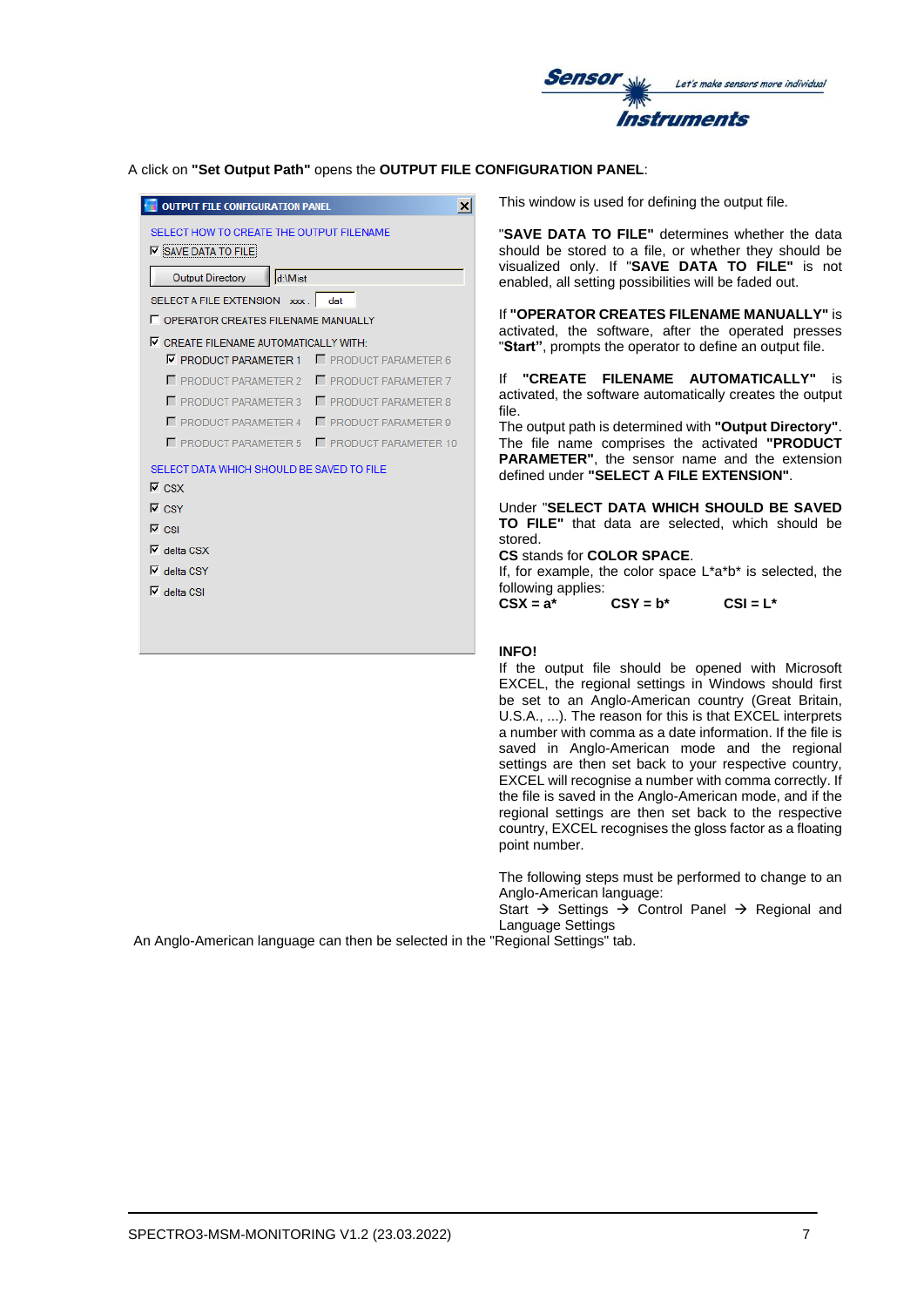

#### A click on **"Select Record Mode"** opens the **RECORDER CONFIGURATION PANEL**:



This window is used for determining the data recording mode.

With **"AUTO LIMITED"**, an adjustable number of data is recorded after an adjustable time interval.

With **"AUTO UNLIMITED"** data are recorded after an adjustable time interval until recording is stopped by pressing "Stop".

With **"AUTO TRIGGERED"** the sensor automatically sends data which are then recorded and saved.

#### **Attention!**

**For using the "AUTO TRIGGERED" function the sensor must operate in one of the trigger modes, because data only are sent when the trigger condition drops (cf. instruction manual SPECTRO3-MSM-… Scope).**

### **2.1.3 "Password" menu**

### Password RunDataRecording Print Vie

**Activate Password Protection Deactivate Password Protection** Change Password

| <b>EXAMPLE PASSWORD PANEL</b> |  |
|-------------------------------|--|
| <b>CHANGE PASSWORD</b>        |  |
| ENTER PASSWORD                |  |
| <b>NEW PASSWORD</b>           |  |
| Ì<br>CONFIRM PASSWORD         |  |
| IT ENABLE PASSWORD PROTECTION |  |
| SAVE CHANGES                  |  |
|                               |  |

The **"File"** and **"Configure"** items can be protected by a password. Password protection can be enabled and disabled. The default password is: 0000000000 (in words: 10 zeroes). The password can be individually changed.

When password protection is enabled, the menu items **"File"** and **"Configuration"** only can be accessed after pressing **"Deactivate Password Protection"** and entering the correct password.

**Attention!**

**Password protection must be activated again with "Activate Password Protection".**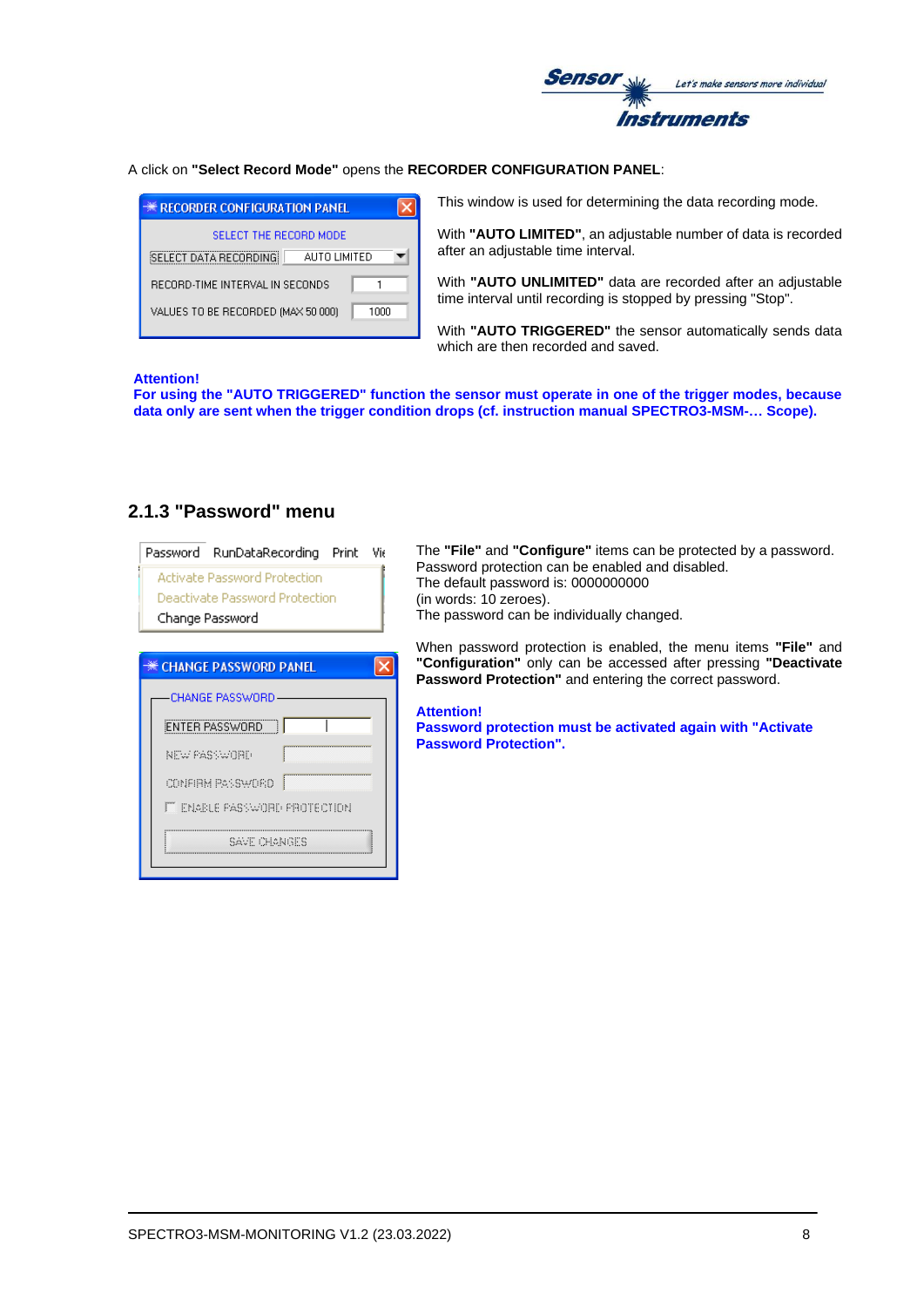

# **2.1.4 "RunDataRecording" menu**

| RunDataRecording | In this menu item data recording can be started with "Start" and stopped with "Stop". Data                                      |
|------------------|---------------------------------------------------------------------------------------------------------------------------------|
| Start            | recording furthermore can be paused with "Pause" and then continue again with<br>"Continue".                                    |
| Pause            | When "Start" is pressed, the product parameters 6 to 10 that are enabled in "Set Product"                                       |
| Continue         | <b>Parameter</b> " must be entered.                                                                                             |
| Stop.            | If OPERATOR CREATES FILENAME MANUALLY is activated under "Set Output Path",<br>the operator will be prompted to specify a file. |

| SPECTRO3 MSM Monitoring V1.1                                                                                                                                          |                                                                                                                                                                                                                                           |                                                                                                                                                                                                                                 |                                                                                                                  |                                                                                                         |
|-----------------------------------------------------------------------------------------------------------------------------------------------------------------------|-------------------------------------------------------------------------------------------------------------------------------------------------------------------------------------------------------------------------------------------|---------------------------------------------------------------------------------------------------------------------------------------------------------------------------------------------------------------------------------|------------------------------------------------------------------------------------------------------------------|---------------------------------------------------------------------------------------------------------|
| Configure Password RunDataRecording Print ViewData Language Version!<br>File                                                                                          |                                                                                                                                                                                                                                           |                                                                                                                                                                                                                                 |                                                                                                                  |                                                                                                         |
| உ<br>Sensor 1                                                                                                                                                         | <b>CNT</b><br>1480                                                                                                                                                                                                                        | உ<br>Sensor 2                                                                                                                                                                                                                   | <b>CNT</b>                                                                                                       | 1480                                                                                                    |
| 30.00<br>15.00<br>0.00<br>$\mathbf{L}^{\star}$<br>$-15.00$                                                                                                            | <b>SV</b><br>90.46<br><b>TOL</b><br>4.80<br>93.04<br>AV<br>2.58                                                                                                                                                                           | 0.07<br>↟<br>$0.04 -$<br>والمتحدث والملائك المتماري والمناسب<br>$0.00 -$<br>Y<br>$-0.04 -$                                                                                                                                      | <b>SV</b><br><b>TOL</b><br>AV                                                                                    | 0.6335<br>0.0300<br>0.6416                                                                              |
| $-30.00$<br>6.00<br>3.00<br>$u^*$ 0.00<br>$-3.00$<br>$-6.00$                                                                                                          | d<br><b>SV</b><br>42.28<br><b>TOL</b><br>10.30<br>42.81<br>AV<br>0.53<br>d                                                                                                                                                                | $-0.07$<br>0.01<br>个<br>$0.01 -$<br>$x = 0.00$<br>$-0.01$<br>۰<br>$-0.01$                                                                                                                                                       | d<br><b>SV</b><br><b>TOL</b><br>AV<br>d                                                                          | 0.0081<br>0.2495<br>0.0400<br>0.2517<br>0.0022                                                          |
| 9.00<br>4.50<br>0.00<br>v*<br>$-4.50$<br>$-9.00$<br>SPECTRO3 MSM DIG V1.4.1<br>п                                                                                      | <b>SV</b><br>62.84<br><b>TOL</b><br>10.10<br>AV<br>64.69<br>d<br>1.84<br>20/Sep/2019                                                                                                                                                      | 0.01<br>↟<br>$0.01 -$<br>$0.00 -$<br>y<br>$-0.01 -$<br>J<br>$-0.01 -$<br>SPECTRO3 MSM ANA V2.9.0                                                                                                                                | <b>SV</b><br><b>TOL</b><br><b>AV</b><br>d<br>06/Apr/2017                                                         | 0.3559<br>0.0200<br>0.3572<br>0.0013                                                                    |
| <b>COM PORT</b><br>$\overline{c}$<br>$\mathcal{P}$<br>Sensor 3                                                                                                        | <b>CNT</b><br>1480                                                                                                                                                                                                                        | <b>COM PORT</b><br>3<br>$\mathcal{P}$<br>Sensor 4                                                                                                                                                                               | $\overline{c}$<br><b>CNT</b>                                                                                     | 1459                                                                                                    |
| 0.80<br>$0.40 -$<br>0.00<br>III III III F<br>$-0.40$<br>$-0.80$<br>0.01<br>0.01<br>$u'$ 0.00<br>$-0.01$<br>$-0.01$<br>0.01<br>0.01<br>0.00<br>v<br>$-0.01$<br>$-0.01$ | <b>SV</b><br>50.30<br><b>TOL</b><br>2.00<br>50.27<br>AV<br>d<br>$-0.03$<br>0.3136<br><b>SV</b><br><b>TOL</b><br>0.0010<br>AV<br>0.3134<br>$-0.0002$<br>d<br><b>SV</b><br>0.4706<br><b>TOL</b><br>0.0020<br>AV<br>0.4706<br>d<br>$-0.0001$ | 5.00<br>€<br>$2.50 -$<br>$L^*$ 0.00<br>$-2.50-$<br>ä<br>$-5.00 -$<br>20.00<br>Ł<br>10.00 <sub>1</sub><br>0.00 <sub>1</sub><br>$a^*$<br>ų<br>$-10.00$<br>$-20.00$<br>5.00<br>⇑<br>$2.50 -$<br>$b* 0.00$<br>$-2.50-$<br>$-5.00 -$ | <b>SV</b><br><b>TOL</b><br>AV<br>d<br><b>sv</b><br><b>TOL</b><br>lav.<br>d<br><b>SV</b><br><b>TOL</b><br>AV<br>d | 87.75<br>5.40<br>88.02<br>0.27<br>$-13.85$<br>9.10<br>0.19<br>14.04<br>$-8.31$<br>10.80<br>0.46<br>8.78 |
|                                                                                                                                                                       |                                                                                                                                                                                                                                           |                                                                                                                                                                                                                                 |                                                                                                                  |                                                                                                         |

The data selected in the **OUTPUT FILE CONFIGURATION PANEL** and the respective **d** values are immediately saved in the correspondingly created file, if this is activated.

The total number of recorded values is shown in the **CNT** display.

The **SETVALUES (SV)** specified in the **SENSOR CONFIGURATION PANEL** are displayed beside the graphs. The **AV (ACTUAL VALUE)** display below shows the currently recorded value (actual value).

The **d** display shows the deviation of the actual value **(AV)** from the setpoint value **(SV)**. This deviation in addition is visualised in the graph whose background turns red if d exceeds the set tolerance.

If **SELECT SETVALUE SOURCE-ADJUSTABLE** in the **SENSOR CONFIGURATION PANEL** is deactivated, the **SETVALUES** function elements have a white background, and with a right-click on one of the function elements the actual values that are shown in the displays can be directly accepted as **SETVALUES**. The values can be directly edited by double-clicking with the left mouse button or by pressing F2.

The Y-axis of the graph can be scaled by clicking on the arrows.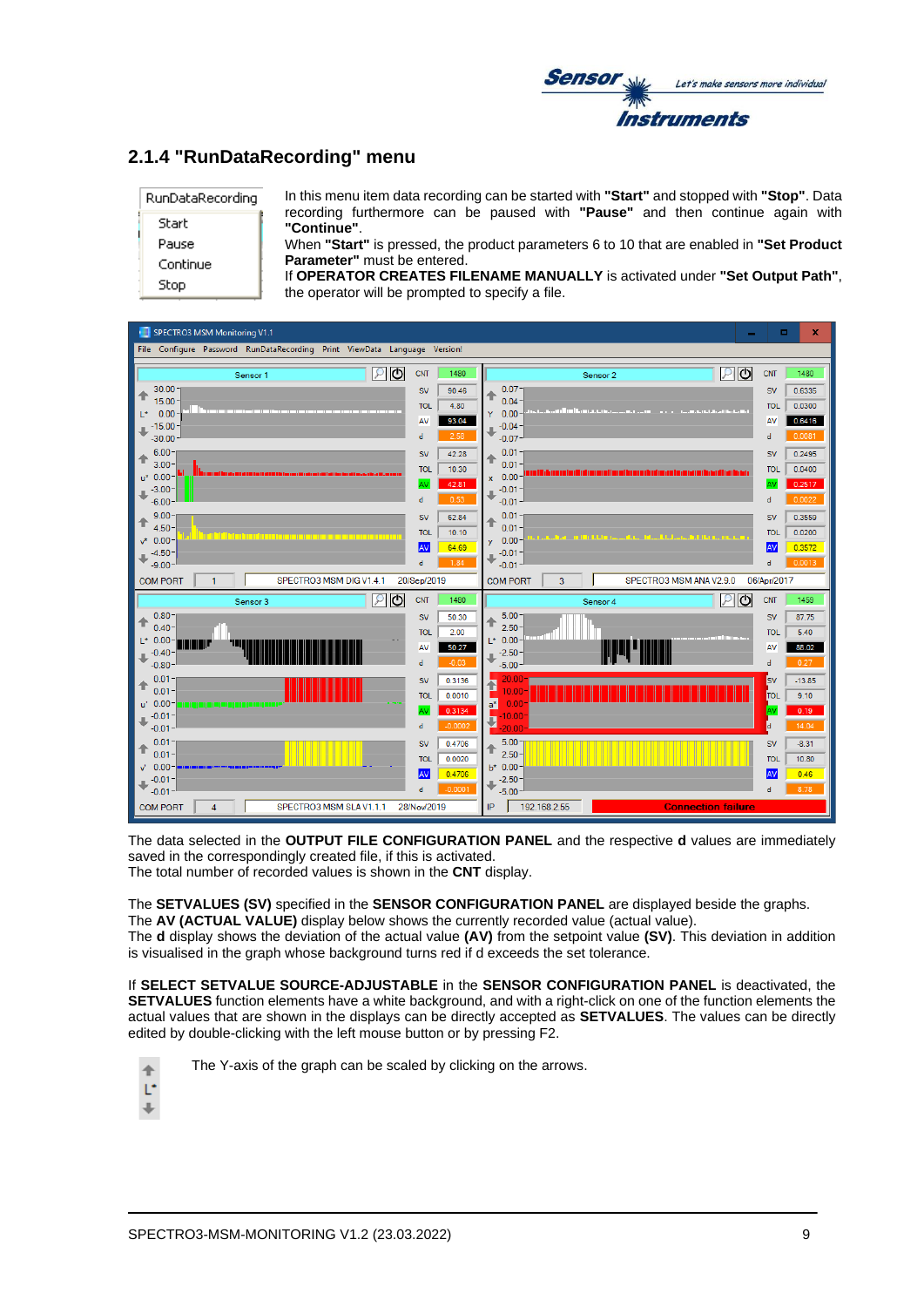



Ω

A click on the **RESET** button sets the graphs in all three tabs to zero.

A click on the magnifier icon opens a panel with a magnified view of the respective sensor window.



### **ATTENTION!**

For memory space reasons only the last 100 values are displayed in the graphs. The output file, however, contains all the values and can be opened in the **"ViewData" menu**.